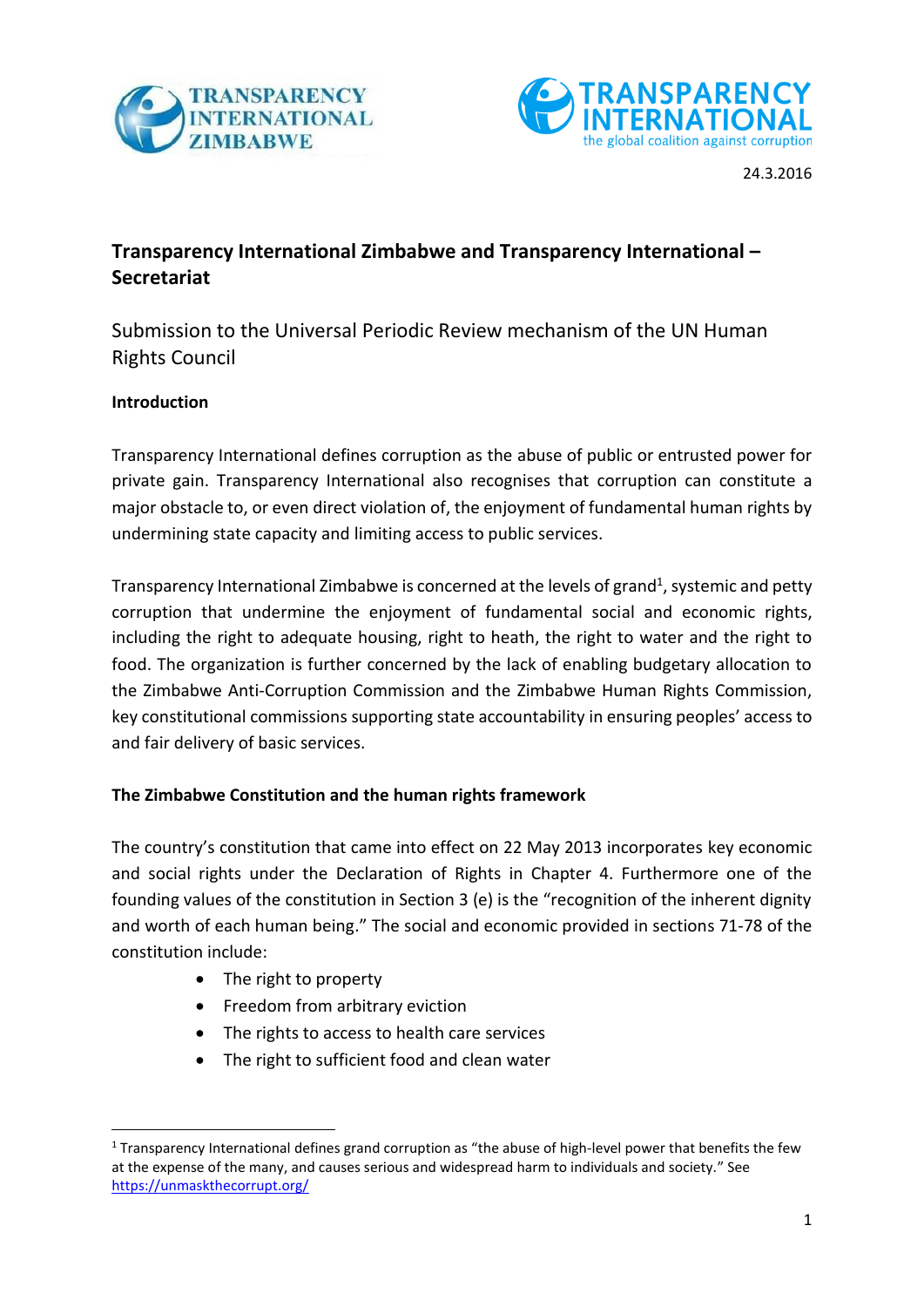



Zimbabwe also acceded to the International Covenant on Economic, Social and Cultural Rights in 1990, which requires that the state take steps, to the maximum of available resources (article 2.1), to progressively achieve the full realization of, among others, the right of everyone to the enjoyment of the highest attainable standard of physical and mental health (article 12), to an adequate standard of living including adequate food, clothing and housing, and to the continuous improvement of living conditions (article 11). However, Zimbabwe has not submitted a state report to the Committee on Economic, Social and Cultural Rights on its efforts since 1995, $2$  despite its reporting obligations under the Covenant. Zimbabwe's last report was due in 1998.<sup>3</sup>

Zimbabwe is also party to the UN Convention against Corruption since 2007.

# **Corruption and violations of human rights**

### The right to health

TI Zimbabwe has been monitoring corruption scandals in the health delivery system, including theft of medical supplies at public health institutions and budget leakages that lead to drug shortages and poor quality services. Some drugs that are supposed to be given to patients for free are reported to have been sold to them at high prices, leading to lower utilisation of drugs amongst the patients as some cannot afford them.<sup>4</sup>

Allegations of systemic corruption involve top-level government officials. In one case in May 2014, the Minister of Health, David Parirenyatwa, received an overpayment of US\$77,000 from the Premier Service Medical Aid Society (PSMAS) to his private company, CHEST.<sup>5</sup> In his self-defense, the Minister described the payment as 'capitation,' implying that the overpayment was a common norm that would be offset by future claims.

TI Zimbabwe contends that undertaking private work while government Minister is a case of administrative and systemic corruption in breach of the Constitution's 'no-conflict' principle. Section 106(2), on conduct of Vice Presidents, Ministers and Deputy Ministers states that:

**.** 

<sup>3</sup> http://tbinternet.ohchr.org/\_layouts/TreatyBodyExternal/countries.aspx?CountryCode=ZWE&Lang=EN

<sup>2</sup> E/1990/5/Add.28, 25 September 1995

<sup>4</sup> See U4 Expert Answer (Transparency International and CHR Michelsen Institute, *Zimbabwe: Overview of corruption in the health and education sectors and in local governments*. See also, Al Jazeera, *Zimbabwe: Stealing Lives*, https://www.youtube.com/watch?v=Zfx5fpMhlu0

<sup>5</sup> See New Zimbabwe, *Doctors demand health Minister Parirenyatwa's resignation*, 26 October 2015http://www.newzimbabwe.com/news-25683-Resign,+doctors+tell+\$100k+con+minister/news.aspx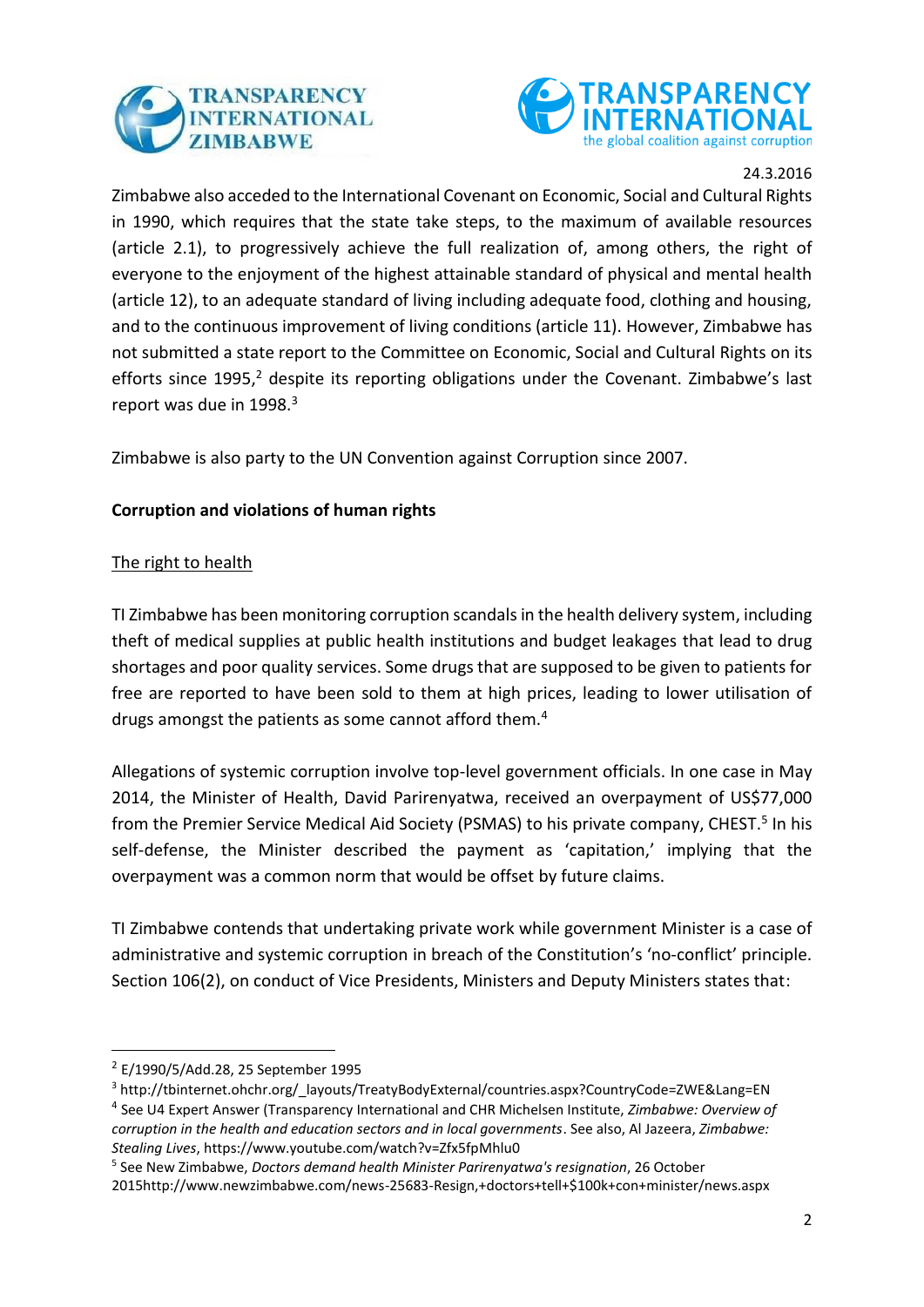



"(a) Vice-presidents and Ministers and Deputy Ministers may not during their tenure, directly or indirectly undertake any other paid work; (b) act in a way that is inconsistent with their office, or involving them to any situation involving risk of a conflict between their responsibilities and private interests; or (c) use their position, or information entrusted to them to enrich themselves, or improperly benefit any other person."

In addition, the executives of the Public Service Medical Aid Society (PSMAS) were amongst the highest earners in the economy, as the Annual State of Corruption Report for 2015 showed.<sup>6</sup> Yet, the parastatal was failing to meet its service obligations and its wider membership denied access to medical healthcare. Hospitals and pharmaceutical outlets declined the medical aid insurance and demanded upfront cash payments. Its over 600,000 membership base, largely civil servants, suffered without recourse and have been denied access to healthcare. Corruption in the health sector does have severe consequences for access, equity and effectiveness of health care services.

### Right to housing and freedom from arbitrary eviction

Housing demolitions constitute the intentional physical destruction of a house or of a portion thereof by government forces. Housing demolitions have far-reaching social and economic impact on the affected communities: Not only do the demolitions sometimes result in death, there is further a direct connection to the loss of access to basic commodities such as water and food and a strong correlation to the deterioration of health and education.

In the local government sector, Council officials use their power to either provide or withhold a service to demand bribes from residents. Citizens report that they are regularly solicited to pay bribes to circumvent complex processes or secure access to services. In Chiredzi, Harare and Masvingo, residents reported increasing levels of corruption in the housing departments, claiming that those on the waiting lists had to pay bribes in order to receive preferential treatment in the allocation of houses. The government has also continued illegal housing demolitions. In 2013, the government resumed demolishing illegal urban housing structures, targeting most high-density suburbs in Harare.

Notably, proliferation of 'illegal housing structures' is embedded in systemic administrative corruption. For example, the City of Harare has exposed bureaucratic corruption by its planning and water departments in the 'regularisation' and servicing of illegal settlements. On 5 February 2016, the City of Harare dismissed City Water Engineer, Melchizedel Chaniwa

**.** 

<sup>6</sup> Transparency International Zimbabwe, *Annual State of Corruption Report* (2015).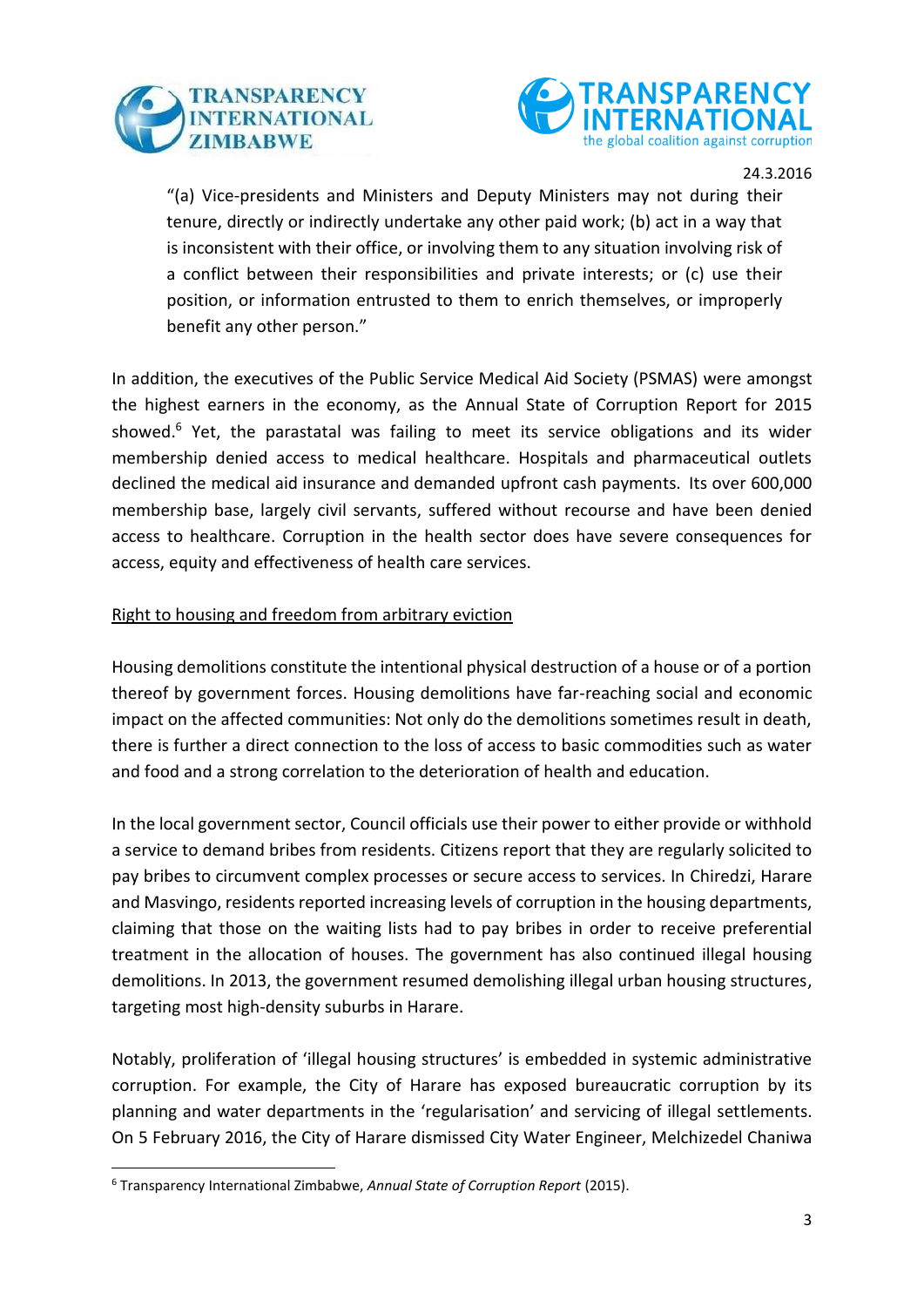



for approving water and sewer reticulation design from illegal settlements and by implication regularizing their existence. The demolitions have so far affected*, inter-alia*, Ruwa, Damofalls, Chitungwiza, Budiriro, Glenview 4, Dunstan Farm and Arlington farms (near Harare international Airport).

In Zimbabwe, housing demolitions pose a country-wide problem. In Harare alone the city council estimates that there are 74 illegal settlements, raising signals that the demolitions are likely to continue. In light of the Zimbabwe Constitution, the International Covenant on Economic, Social and Cultural Rights and other human rights conventions to which Zimbabwe is party, the on-going demolitions and forced evictions without alternative shelter are a violation of the right to an adequate standard of living, including adequate housing, a violation of human dignity and due process of the law, and can even amount to a violation of the right to life.

### **Recommendations:**

- The government should implement the Corporate Governance Code to ensure greater transparency and accountability of parastatals.
- The government should institute whistleblower protection reforms and mechanisms to encourage the reporting of misconduct, fraud and corruption.
- The government should must stop all ongoing illegal demolitions.
- The government should immediately compensate victims for their losses, including allocation of alternative land.
- Dismissal of corruption offenders is not enough. The government should pursue prosecution of corruption offenders.
- All future demolitions should comply with the Constitution and laws of the country, as well as international human rights law, including provision of alternative shelter prior to demolitions.
- Parliament should hold the executive to account and ensure compliance of executive actions with the constitution and laws of Zimbabwe and human rights law.
- The Ministry of Local Government and Local Authorities must ensure transparency in the allocation of housing land to co-operatives through public display for all land applications.
- The government should strengthen the operational effectiveness of the Zimbabwe Anti-Corruption Commission (ZAAC).
- The government should develop and implement a coordinated National Anti-Corruption Strategy to respond to prevalence of corruption.